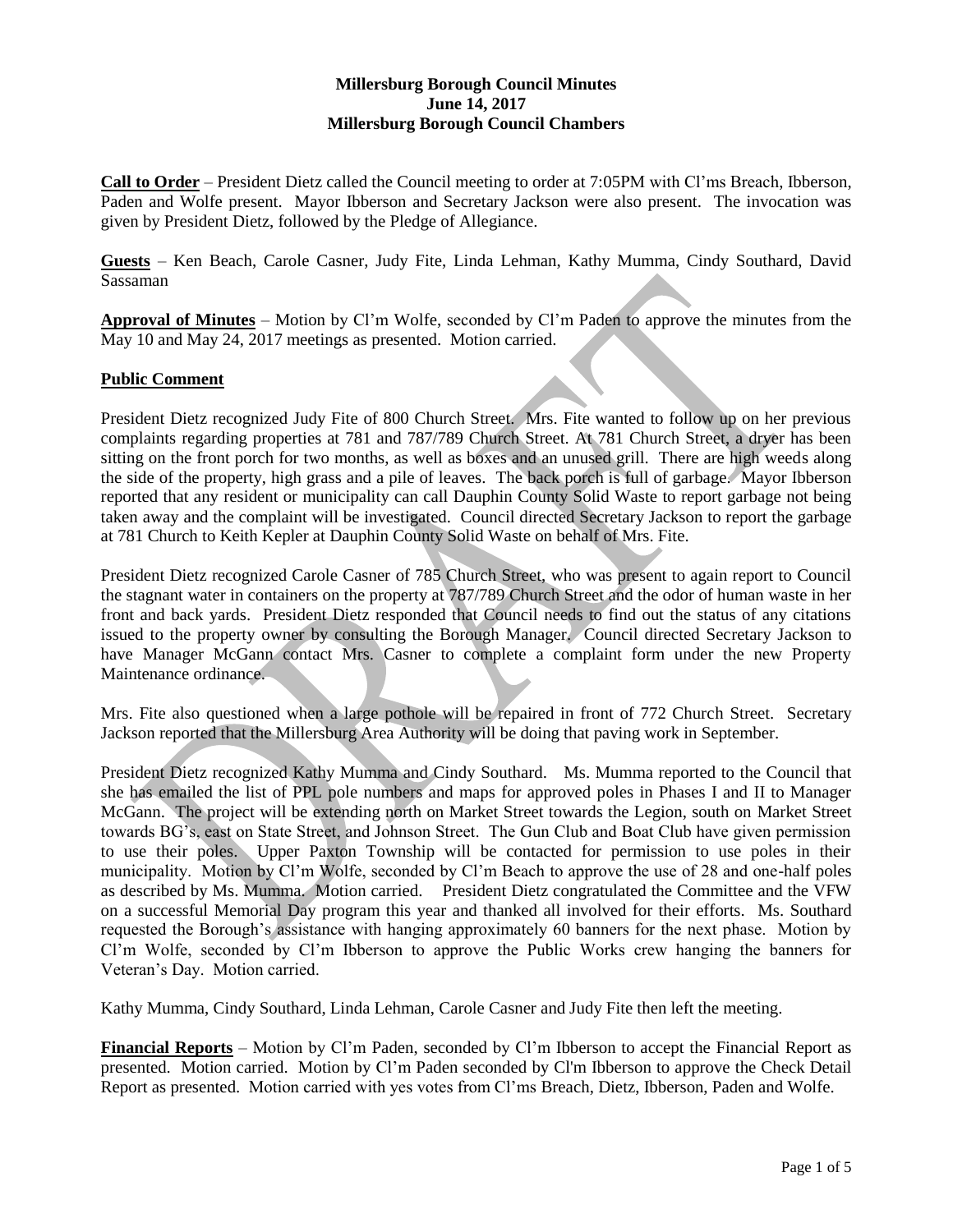# **Committee Reports**

## **Employee Relations**

Chairman Kathy Wolfe requested an executive session at the end of the meeting.

Safety Regulations – Cl'm Wolfe and Manager McGann recently took a webinar on safety regulations. They reviewed their list of recommendations with the Borough's Ark Safety Consultant. The recommendations are proposed to be incorporated into the employee manual. Action was tabled. There will be discussion at the June 28 Committee meetings to prepare for formal action at the July Council meeting.

#### **Finance and Risk Management**

Audit Proposals (2017-2019) – Chairman Breach reported that the two proposals received were reviewed at the May Committee meetings. Motion to appoint J.H. Williams as the Borough's auditor for years 2017 through 2019 at their quoted prices. Motion carried with yes votes from Cl'ms Breach, Dietz, Ibberson, Paden and Wolfe.

KMIT Rehab Status – Council reviewed the KMIT's Annual Report to Management and discussed why the Borough is on the rehab list. Our KMIT Safety Consultant, Dylan Rule, will be meeting on June 22 with Cl'm Breach and Manager McGann. Cl'm Breach reported that Manager McGann is now doing incident follow-up and suggested to Mayor Ibberson that the same procedure be instituted and followed by the Police.

#### **Parks and Recreation**

Master Parks Plan Consultant – Six bids were received. JMT of York was the lowest at \$35,000. President Dietz reported that our DCNR representative recommends that the consultant have a registered landscape architect, that they are familiar with integrating green infrastructure in the park designs, that they have experience in obtaining DEP permits for park projects in floodplains and that the plan includes maintenance and operation costs. Motion by Cl'm Wolfe, seconded by Cl'm Paden to award to the lowest qualified bidder contingent upon meeting the DCNR representative's recommendations. Motion carried.

Local Study Committee At-Large Member – Secretary Jackson reported that no responses were received. President Dietz suggested a representative from a veterans' organization and directed Secretary Jackson to have Manager McGann reach out to the local VFW and Legion posts.

Event Agreement Amendment – WQLV Wine Festival – UPOD/WQLV has requested a date change for the Wine Tasting Event and Craft Fair. The date is now July 1, 2017. Motion by Cl'm Wolfe, seconded by Cl'm Breach to approve the agreement amendment as presented. Motion carried.

Event Agreement – Millersburg Assembly of God – The applicant would like to use Seal Park for a Children's Sports Camp from July 17-21 from 9:00AM until 1:00PM each day. The user fee was set at \$150. Seal park pavilion #4 would be utilized. Motion by Cl'm Wolfe, seconded by Cl'm Ibberson to approve the agreement as presented. Motion carried.

Event Agreement – Millersburg Rotary Tasting Tour of Millersburg – The applicant requests the use of Riverfront and MYO Parks, Borough streets and sidewalks on August 26 from 11:00AM to 5:00PM for a Tasting Tour of Millersburg. The user fee would be waived. The proceeds from the event would go towards the trees for the MYO Park renovation project. Motion by Cl'm Breach, seconded by Cl'm Wolfe to approve the agreement as presented. Motion carried.

Fountain Proposal – President Dietz reported that the proposal for work on the Daniel Miller fountain will be reviewed at the June Committee meetings.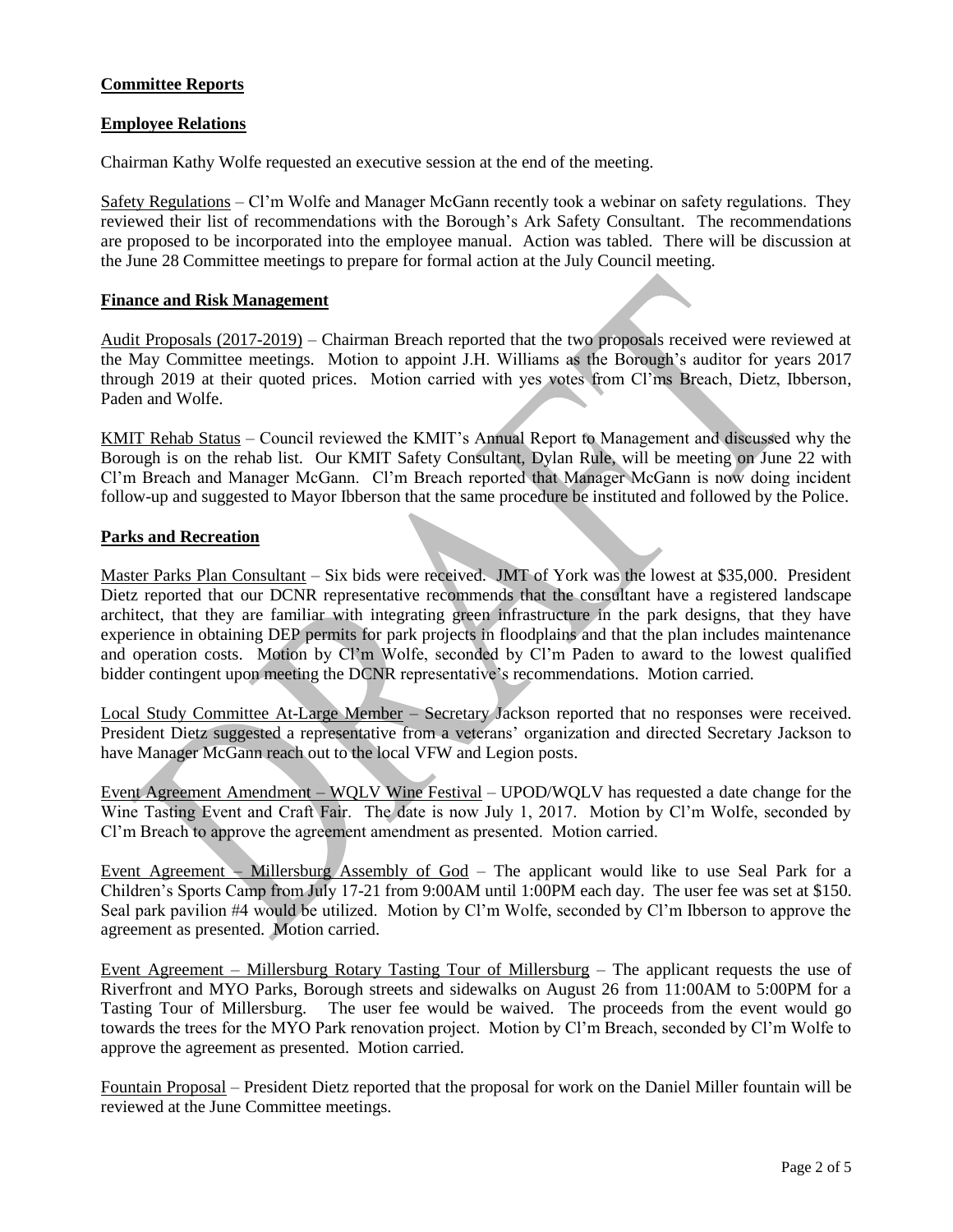# **Property**

Exterior Lights – Secretary Jackson reported that this item had been on the tentative agenda but was subsequently removed because we have not received any quotes for installation from the two contacted vendors.

Groundhog Problem – Cl'm Wolfe reported that we have been quoted \$100-200 per groundhog for removal by our pest control company. The problem is in the area of the Welcome to Millersburg sign on Keystone Street. The Borough owns the land from behind the sign north, to the north side of the unmaintained street. This matter will be discussed further at the June Committee meetings.

#### **Public Safety**

Well Drilling Ordinance – Council reviewed a sample ordinance provided by DEP to prevent well drilling in the Railroad Street neighborhood affected by the contamination from 700 Market Street. Council directed Secretary Jackson to advise Manager McGann that he may proceed with drafting an ordinance.

Genesis House – President Dietz reported that Genesis House has opened in Elizabethville for drug and alcohol addiction treatment.

#### **Streets**

2017 Paving Project Bids **–** Secretary Jackson announced that New Enterprise Lime and Stone Company submitted the only bid received.

| Base Bid A | <b>Cherry Street</b>                  | \$13,997.50 |
|------------|---------------------------------------|-------------|
| Base Bid B | Intersection of Cherry & Race Streets | \$59,895.00 |
| Base Bid C | <b>Union Street</b>                   | \$14,750.00 |

Motion by Cl'm Paden, seconded by Cl'm Wolfe to award Base Bids A & B to New Enterprise Lime and Stone, pending satisfactory review of all documentation by Borough Solicitor and Engineer. Motion carried with yes votes from Cl'ms Breach, Dietz, Ibberson, Paden and Wolfe. The award of Base Bid C is pending and Manager McGann is to contact New Enterprise to see if they will honor their price for 60 days.

#### **Economic Development**

Borough Website – President Dietz reported that the Borough's new website is being worked on.

#### **Mayor's Report**

Officer Trego Return to Work – Officer Trego returned to work on June  $5<sup>th</sup>$ .

MIS Anti-Virus Software Quote – Mayor Ibberson reported receiving a quote from MIS for AVG for three years for 12 machines for \$624. Secretary Jackson and Manager McGann currently have Bit Defender. Secretary Jackson is waiting for Bill Stoeffler's response on license status and will relay to Mayor Ibberson.

Millersburg Fireworks – Event is set for July  $3<sup>rd</sup>$ .

**Manager's Report –** Written report provided to all Cl'ms.

Local Government Safety Seminar – Manager McGann is speaking at this event in Harrisburg on July 19<sup>th</sup>. Lunch and parking are included. Mileage reimbursement is requested. Motion by Cl'm Breach, seconded by Cl'm Wolfe to allow Manager McGann to attend the seminar and to reimburse his mileage. Motion carried with yes votes from Cl'ms Breach, Dietz, Ibberson, Paden and Wolfe.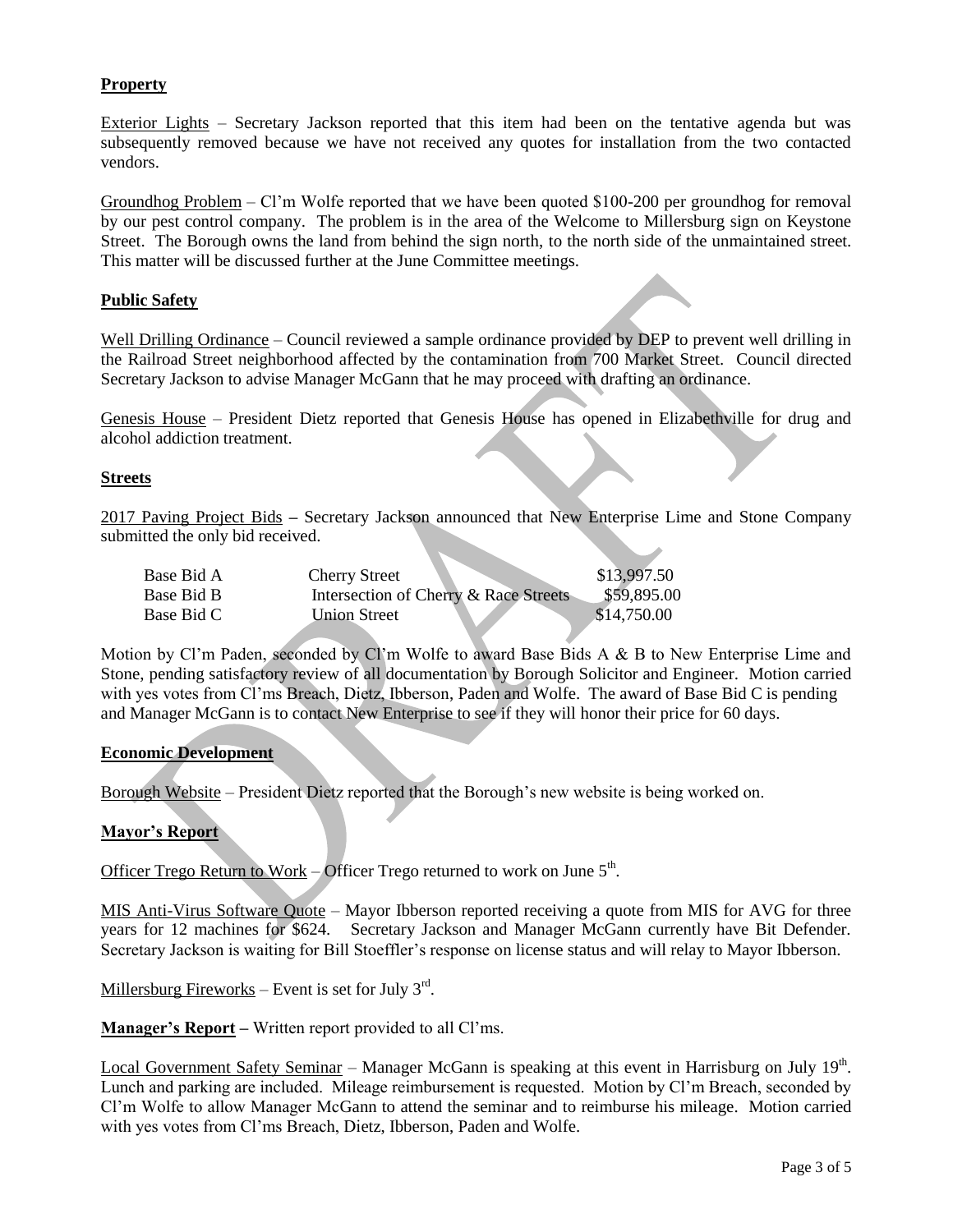# **Unfinished Business**

Borough Ordinance No. 2-17 West Street "No Parking" – Council reviewed communications and pictures provided. Motion by Cl'm Breach, seconded by Cl'm Wolfe to have Manager McGann write letters to residents at 168 and 178 Pine Street advising them that this matter was researched and the Council will be taking no further action. Motion carried.

## **New Business**

Rail Trail Complaint – Council reviewed a letter sent by the Upper Paxton Township Supervisors regarding a complaint from one of their residents that there are unleashed dogs on the Lykens Valley Rail Trail. The Supervisors are expecting the Borough to handle this matter. Council agreed this would be reportable to the State Police. The matter was tabled until Manager McGann is able to relay comments from the Ned Smith Center's Director.

Appointment to Civil Service Commission – Commission member George Wright submitted the name of Jeffrey Chase Lamereaux. Mayor Ibberson stated that a background check will be performed.

Borough Resolution No. 17-11 – Council ratified this resolution which honors the service of Baylor C. Custer as past Councilman and Mayor. Motion by Cl'm Ibberson, seconded by Cl'm Breach to approve Borough Resolution No. 17-11 as presented. Motion carried.

Waiver of Zoning Permit Fee – Council considered the matter of waiving the permit fee for a project at the Millersburg Area High School. The project is for a new weight room and would be funded by the Make-A-Wish Foundation for Eric Erdman, a Millersburg youth who is battling cancer. The Millersburg Planning Commission agreed to waive the permit fee pending research to determine if there have been other waivers for non-profits, but none were found. Motion by Cl'm Ibberson, seconded by Cl'm Breach to waive the \$60 fee. Following discussion, Cl'ms Ibberson and Breach rescinded their motion and second respectively.

Dauphin County Department of Drug & Alcohol Services – Cl'm Breach provided information to the Council on a new resource that resulted from the efforts of the Northern Dauphin County Drug Task Force. Breach requested that the information be added to the Borough's website and she will approach UD COG to request that member municipalities add it to their websites. Motion by Cl'm Breach, seconded by Cl'm Ibberson to approve adding this resource to the Borough's website and Face Book page. Motion carried. Cl'm Breach will email a graphic to Manager McGann.

**Communications** – All communications were made available to Cl'ms. Cl'ms were reminded of the COG meeting on Thursday, June 15<sup>th</sup> at the Carsonville Fire House.

## **Organization Reports**

Upper Dauphin COG – President Dietz reported that the presentation was by Dauphin County/Tri-County Planning regarding Dauphin County growth. The study will go into the County Comprehensive Plan.

Millersburg Planning Commission – Cl'm Wolfe reported that they approved a number of building permits. There was no May meeting.

Millersburg Pool Association – Secretary Jackson reported that the Splash Party on June 13<sup>th</sup> had over 400 in attendance.

Millersburg Fire Company – Cl'm Ibberson had no report.

Millersburg Area Authority – President Dietz referred Cl'ms to their meeting minutes. Secretary Jackson will confirm the facilities tour RSVP's with Authority Manager McCarron for Cl'ms Breach, Dietz, Ibberson, Paden and Wolfe.